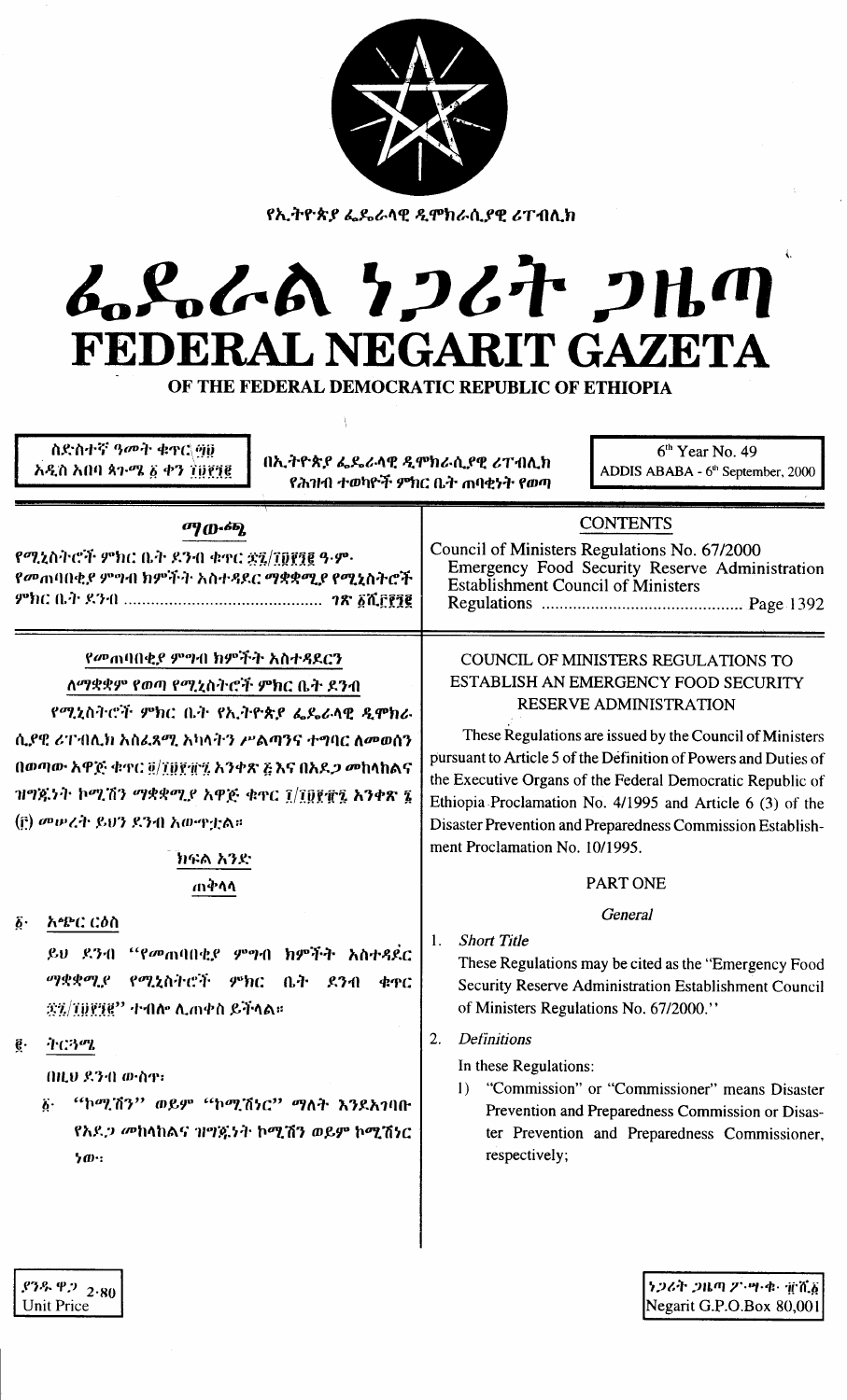- $\ddot{\mathbf{e}}$ . "አስቸኳይ የምዋብ እዋረት" **ማለት የ**ሰብል መዋፋት ወይም የከብቶች እልቂትና እንደነገሩ ሁኔታ በድርቅ፡ በጎርፍ፡ በመሬት መንቀዋቀዋና መናደ፡ በፀረ-ሰብል ተባይ ወይም በሰብል በሽታ ምክንደት ወይም እንደ ጦርነት ባሉ ሰው ሰራሽ ችግሮች ምክንያት ሊከሰት የሚችል አስከራና ሰራ የሆነ በተለይም ደግሞ በኅብረ ተሰበ ላይ ረሃብና መፈናቀልን የሚያስከትል የምፃብ እዋረትና ይህንኑ ችግር በመደበኛ የምግብ አቅርቦት አሥራር ለመቋቋም የማይቻልበት ሁኔታ መከሰት ነው።
- "በዝግመት የሚከሰቱ አደጋዎች" ማለት ለዝግጅት j. በቂ ጊዜ በሚሰዋ ውኔታ በድርቅ፣ በሰብል ተባይ፣ በሰብል በሽታ፣ መሆኑ…ችግሮች ምክንያት የሚከሰቱና አስቀድሞ ሊተነበዩ የሚችሉ አደጋዎችን የሚያካትት  $500$
- "በደንንት የሚከሰቱ አደ*ጋዎች" ማ*ለት ለዝግጅት በቂ  $\ddot{o}$ . ጊዜ በማይሰዋ ሁኔታ የሚከሰቱ *ነ*ርፍን፡ የመሬት መንቀጥቀጥን ወይም መናድን፣ ወዘተ…አደጋዎች የሚ ያካትት ነው።
- $``$ ምግብ-ነክ ያልሆኑ የእርዳታ ቁሳቁሶች $"$  ማለት  $\lambda$ . በድንገት በሚከሰቱ አደጋዎች ምክንያት ሊያጋዋም የሚችለውን ጉዳት ለመከላከልና ለመቀንስ የሚያስችል የፊልን ማዳኛ መሣሪያዎች፡ የመጠለያ ቁሳቁሶች፣ የማ ተበስደና የመመንቢያ ቁሳቁሶች፣ የውሃ ማጠራቀሚያ ቁሳቁሶች፣ የእርዳታ ሰጨ ሥራተኞች መገልገያዎችና ሌሎች የሎጂስቲክ ቁሳቁሶች ናቸው።
- ''ከምችት'' ማለት አስቸኳይ የምግብ እጥረትን ለመቋ  $\dddot{\mathbf{z}}$ . ቋምና በድንገት ወይም በዝግመት በሚከሰቱ አደ*ጋዎች* ምክንያት ሊደርስ የሚችለውን ጉዳት ለመከላከል እንዲ ያስችል የሚያዝ የመጠባበቂያ ምግብና ምግብ–ነክ ደልሆኑ ቁሳቁሶች ክምችት ነው።

# ክፍል ሁለት ስለመጠባበቂያ ክምችት

### የክምች። ዓላማ r.

ክምችቱ የሚከተሉት ዓላማዎች ይኖሩታል፡

- የመጠባበቂያ ምግብ ክምችቱ ዓላማ በዝግመትና ች-.<br>በድንገት የሚከሰቱ አዶ*ጋዎች* ሲ*ደጋ*ዋሙ፣ በተለያዩ መንገዶች ተጨማሪ ምግብ ማሰባሰብ እስኪቻል፤ በብድር መልክ ለኮሚሽኑና በእርዳታ ሥራ ለተሠማሩ ድርጅቶች ከክምችቱ አውዋቶ በመስጠት አደ*ጋን* ለመከ ላከል የሚያስችል አቅም መፍጠር፣
- ë. የመጠባበቂያ ምግብ-ነክ ያልሆኑ የእርዳታ ቁሳቁሶች ክምችት ዓላማ በድንገት የሚከሰቱ አደጋዎች ሲደጋዋሙ፡ በተለደዩ መንገዶች ተጨማሪ ምግብ-ነክ ያልሆኑ የእርዳታ ቁሳቁሶች ማሰባሰብ እስኪቻል፡ በብድርና በትውስት ለኮሚሽኑና በእርዳታ ሥራ ለተውማሩ ድርጅቶች ከክምችቱ አውዋቶ በመስጠት አደጋን ለመከላከል የሚያስችል አቅም መፍጠር።
- የክምችት ምንጭ  $\overline{\mathbf{0}}$ .

ክምችቱ ከሚከተሉት ምንጮች የሚገኝ ይሆናል፡

- ለክምችቱ ማሳደጊያ ከሚደረግ የመንግሥት ድጋፍ፤ እና  $\vec{b}$  . ë. ከእርዳታ ሰጪዎች ከሚገኝ ልገሳ።
- የክምችቱ ዓይነትና መጠን  $\ddot{c}$ 
	- በመጠባበቂያነት የሚያዘው ዋና ዋና የምግብ ክምችት  $\ddot{\boldsymbol{b}}$ . ዓይንት ስንዴ፡ በቆሎ፡ ማሽላና እንዳስፈላጊነቱ ሴሎችንም የሚጨምር ሲሆን፣ መጠኑም በመንግሥት ይወሰናል።
	- በመጠባበቂያንት የ*ሚያ*ዘው ምግብ–ንክ ę. ያልሆኑ የእርዳታ በቁሳቁሶች ክምችት የመጠለያ፤ የማብሰያና መመገቢያ፡ የውሃ ማጠራቀሚያ ቁሳቁሶችን፣ የፌልን ማዳኛ መሣሪያዎችን፡ በእርዳታ ሥራ ለሚሥማሩ ሥራተኞች የሚሆኑ መገልገያዎችንና ሴሎች መሰል ቋሳቁሶችን የሚያካትት ሲሆን፣ ከእያንዳንዱ ዓይነት የሚደዙ ቁሳቁሶችን ብዛት ኮሚሽኑ በተናት ላይ ተመርኩዞ ይወስናል።
- "Emergency Food Shortage" means crop failure or  $2)$ mass death of livestock and the occurrence of widespread acute food shortage, that can not be overcome through the normal food supply procedures and that leads to extensive famine and dislocation of the community caused by drought, flood, earthquake and land slide, crop pests or crop diseases or man-made disasters like war, as the case may be:
- 3) "Slow-onset-disasters" means disasters caused by drought, crop pests, and diseases, etc. which can be forecasted earlier and give adequate time for preparedness:
- "Fast-onset-disasters" means disasters caused by  $4)$ flood, earthquake, land sliding, etc. which do not give adequate time for preparedness;
- $5)$ "Non-Food Relief Items" means search and rescue equipment, shelter material, feeding and household utensil, water storage equipment, relief workers supplies and other logistical items that enable to prevent and mitigate damages caused by fast-onset-disasters:
- "Reserve" means Emergency Food and Non-Food  $6)$ Relief Items Reserve to be maintained to meet emergency food shortages and to prevent and mitigate damages caused by fast-onset or slowonset-disasters.

# PART TWO

# The Emergency Reserve

## $3.$ Objective of the Reserve

- The Reserve shall have the following objectives:
- The objective of the Emergency Food Reserve is to  $\mathbf{D}$ provide adequate capacity to prevent disasters at the occurrence of slow and fast-onset-disasters, through loan provision, to the Commission and Organizations engaged in relief activities until additional relief food can be mobilized through other mechanisms; and
- 2) The objective of the Non-Food Relief Items Reserve is to provide adequate capacity to prevent disasters at the occurrence of fast-onset-disasters, through loan provision or provision on returnable basis, to the Commission and Organizations engaged in relief activities until additional non-food relief items can be mobilized through other mechanisms.

# $4.$ Source of the Reserve

The source of the Reserve shall be:

- from Government support for the build up of the  $\mathbf{D}$ Reserve: and
- 2) from donations.
- $5<sub>1</sub>$ Reserve Type and Size
	- $1)$ The major types of food to be held in the Reserve shall be wheat, maize, sorghum and others as deemed necessary with the size of the Reserve to be decided by the Government.
	- $(2)$ The types of non-food relief items to be held in the Reserve shall be shelter materials, feeding kits and household utencils, water storage equipment, search and rescue equipment, relief workers supplies, and other similar materials. The quantity of the items to be held from each type shall be decided by the Commission upon a study.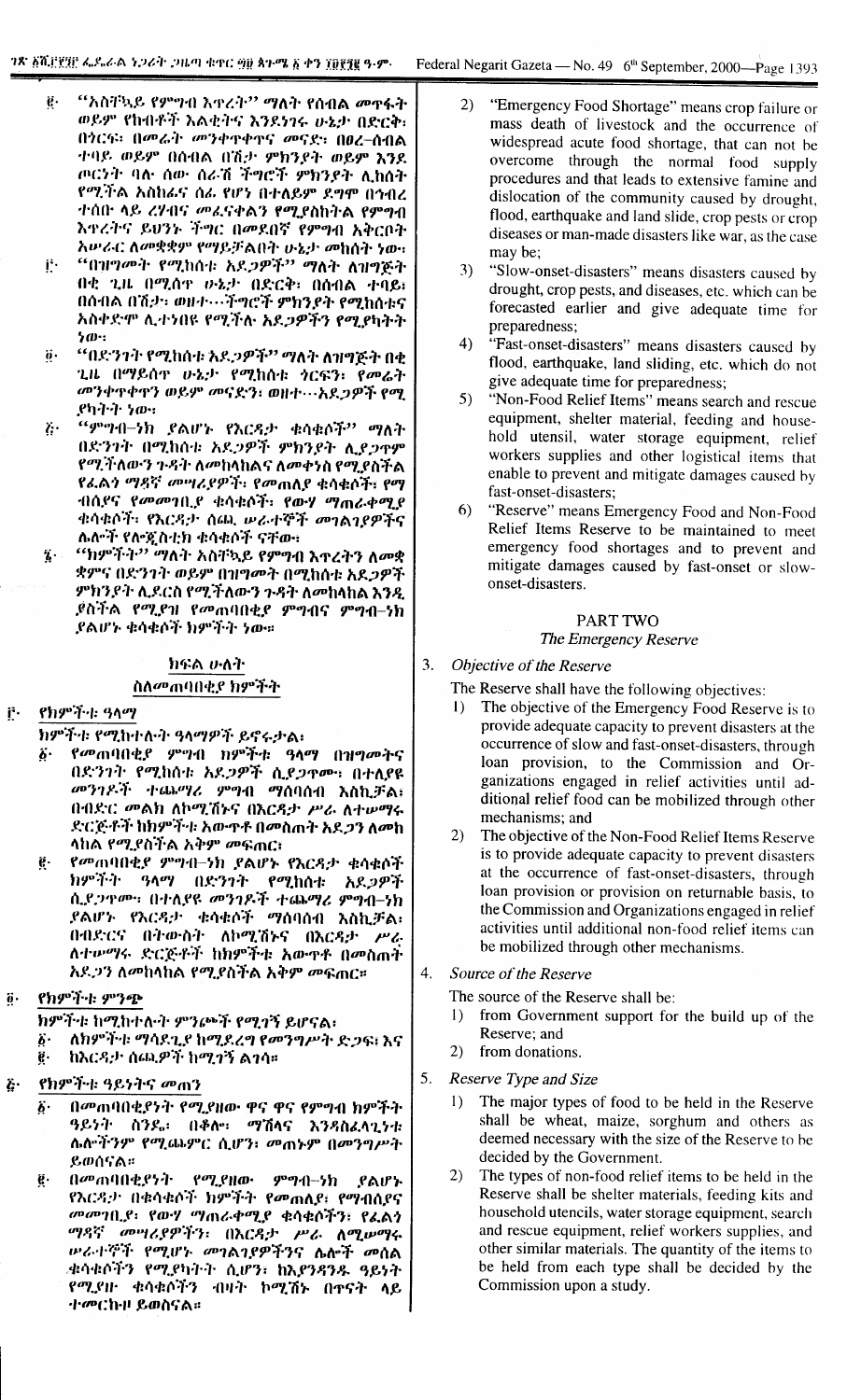# የክምችቱ ባለቤት  $\ddot{\mathbf{z}}$  .

በክምችት ላይ የባለቤትንት መብት የሚኖረው የፌዴራሉ መንግሥት ይሆናል።

# ክፍል ሦስት

የመጠባበቂደ ምግብ ክምችት አስተዳደርን ስለማቋቋም

- መቋቋም  $\ddot{\mathbf{z}}$ .
	- የመጠባበቂደ ምዋብ ክምችት አስተዳደር /ከዚህ በኋላ  $\ddot{b}$ . "አስተዳደሩ"  $992$  mas/01LV  $8.3 - 0$  $\lambda$  e-t-q $\lambda$ 小央虫型食具
	- የአስተዳደሩ ተጠሪነት ለኮሚሽኑ ይሆናል።  $\ddot{e}$ .
- ዋና መሥሪያ ቤት  $\hat{\mathbf{T}}$ .

የአስተዳደሩ ዋና መሥሪያ ቤት አዲስ አበባ ሆኖ ለክምችት አያያዝ አመቺ በሆኑ ስትራቴጇክ ቦታዎች የማከማቻ መጋዘኖ ችንና ቅርንጫፍ የመጋዘን አስተዳደር ጽ/ቤቶችን ሊያቋቁም ይችላል።

ñ. የአስተዳደሩ ሥልጣንና ተግባር

አስተዳደሩ የሚከተለው ሥልጣንና ተግባር ይኖረዋል፣

- ክምችቱን የማስተዳደር፡ ö٠
- ለክምችት አስፈላጊ የሆነውን ምግብና ምግብ-ነክ  $\ddot{\mathbf{g}}$  . ያልሆኑ የእርዳታ ቁሳቁሶችን በእርዳታ የማግኘትና የመቀበል፡ እንዳስፈላጊንቱም ከሀገር ውስዋ ወይም ከውጭ ሀገር የመማዛት፡፡
- በእርዳታ ወይም በግዥ ምግብና ምግብ-ነክ ያልሆኑ  $\mathbf{i}^{\star}$ የእርዳታ ቁሳቁሶችን የማከማቸት፣
- አስቸኳይ የምግብ እዋረትን ለመቋቋም ይቻል ዘንድ  $\ddot{\mathbf{0}}$ . የመጠባበቂያ ምግብ ክምችት ቦርድ በሚያወጣው መመሪያ መሠረት ከክምችቱ ምግብ በብድር እንዲወጣ  $\mathbf{y} = \mathbf{y} - \mathbf{y}$
- የምግብ ክምችቱን ከተባይ ጥቃት ለመከላከል የሚደስ  $\ddot{b}$ . ፊልን ፀረ–ተባይ ኬሚካሎችንና መድሃኒቶችን የመያዝ፡ በክምችት የቆየ አህልን የማለዋወዋ፡ የምግብ ክምችቱ ላይ የዋራት ቁዋዋር ለማድረግ የሚረዳ ላቦራቶሪ የማዶ  $4.64$
- ወደ ክምችቱ የሚገባውንና ከክምችቱ የሚወጣውን  $\dddot{\mathbf{z}}$ . ምግብ ዋራት የመመርመርና የመቆጣጠር፡ የዋራት ደረጀውን ያልጠበቀ ምግብ እና ምግብ-ነክ ያልሆኑ የእርዳታ ቁሳቁሶች ወደ ክምችቱ እንዳይገቡ የማድረግ፤
- ምግብ–ነክ ያልሆኑ የእርዳታ ቁሳቁሶችን የመጠባበቂያ ĵ. ምግብ ክምችት ቦርድ በሚያወጣው መመሪያ መሠረት በብድርና በትውስት መልክ ዋቅም ላይ እንዲውል የማድረግ፡
- *መጋዝኖችንና የማከማቻ አገልግ*ሎቶችን የማሥራትና  $\mathbf T$  . የማከራየት፡
- ÿ. የንብረት ባለቤት የመሆን፡ ውል የመዋዋል፡ በስሙ *የመክ*ሰስና የመከሰስ፡
- የተቋቋመበትን ዓላማ ከግብ ለማድረስ የሚያግዙ ሌሎች  $\mathbf{T}$ . ተመሳሳይ ተግባሮችን የማከናወን።

# የአስተዳደሩ አቋም  $\tilde{\mathbf{I}}$ .

አስተዳደሩ፡-

- የመጠባበቂያ ምግብ ክምችት ቦርድ (ከዚህ በኋላ  $\ddot{\bm{b}}$ . "ቦርዱ" እየተባለ የሚጠራ)፡
- የመጠባበቂያ ምዋብ ክምችት የቴክኒክ ኮሚቴ (ከዚህ ę. በኋላ "የቴክኒክ ኮሚቴው" እየተባለ የሚጠራ)፤
- በኮሚሽነሩ አቅራቢነት በመንግሥት የሚሾም አንድ Ë. ሥራ አስኪያጅ፡
- አስፈላጊ ድርጅታዊ መዋቅርና ሠራተኞች፣  $\ddot{\mathbf{0}}$ . ይኖሩታል።

6 Ownership of the Reserve

Ownership of the Reserve is vested in the Federal Government.

# PART THREE **Establishment of the Emergency Food Security Reserve Administration**

### Establishment  $7<sup>1</sup>$

- 1) Emergency Food Security Reserve Administration (hereinafter referred to as the "Administration") is hereby established under these Regulations.
- The Administration shall be accountable to the  $2)$ Commission.

#### **Head Office**  $\mathbf{R}$

The Administration shall have its head office in Addis Ababa and may establish ware houses and branch warehouse Administration offices in strategic locations which are found to be appropriate for Reserve holding.

#### 9. Powers and Duties of the Administration

The Administration shall have the following powers and duties:

- administer the Reserve;  $\mathbf{D}$
- obtain and receive the necessary food and non-food  $2)$ relief items for the Reserve from donations, purchase from domestic or external sources when deemed necessary;
- store the food and non-food relief items obtained  $3)$ through donations or purchases;
- 4) release food from the reserve on loan to meet emergency food shortage as per the directives to be issued by the Emergency Food Security Reserve Board;
- $5)$ hold the necessary pesticides and chemicals required to prevent the food Reserve from pest attack, rotate grain stocks which stay in storage for a long period of time, and organize laboratory facilities on the food Reserve;
- undertake quality control activities on the food  $6)$ which enters into the Reserve and released from the Reserve and prevent food and non-food relief items which do not meet their quality standards from entering into the Reserve;
- 7) avail non-food relief items for use, from the Reserve, in the form of loan or returnable basis as per the directive to be issued by the Emergency Food Security Reserve Board;
- construct and rent warehouses and storage facilities; 8)
- own property, enter into contracts, sue and be sued  $9)$ in its own name; and
- perform other related activities to meet the objec- $10<sub>1</sub>$ tives of the Administration.
- 10. Organiazation of the Administration

The Administration shall have:

- An Emergency Food Security Reserve Board  $\mathbf{D}$ (hereinafter referred to as the "Board");
- an Emergency Food Security Reserve Technical  $2)$ Committee (hereinafter referred to as the "Technical Committee");<br>a Manager to be appointed by the Government
- $3)$ upon the recommendation of the Commissioner; and
- the necessary organizational structure and man-4) power.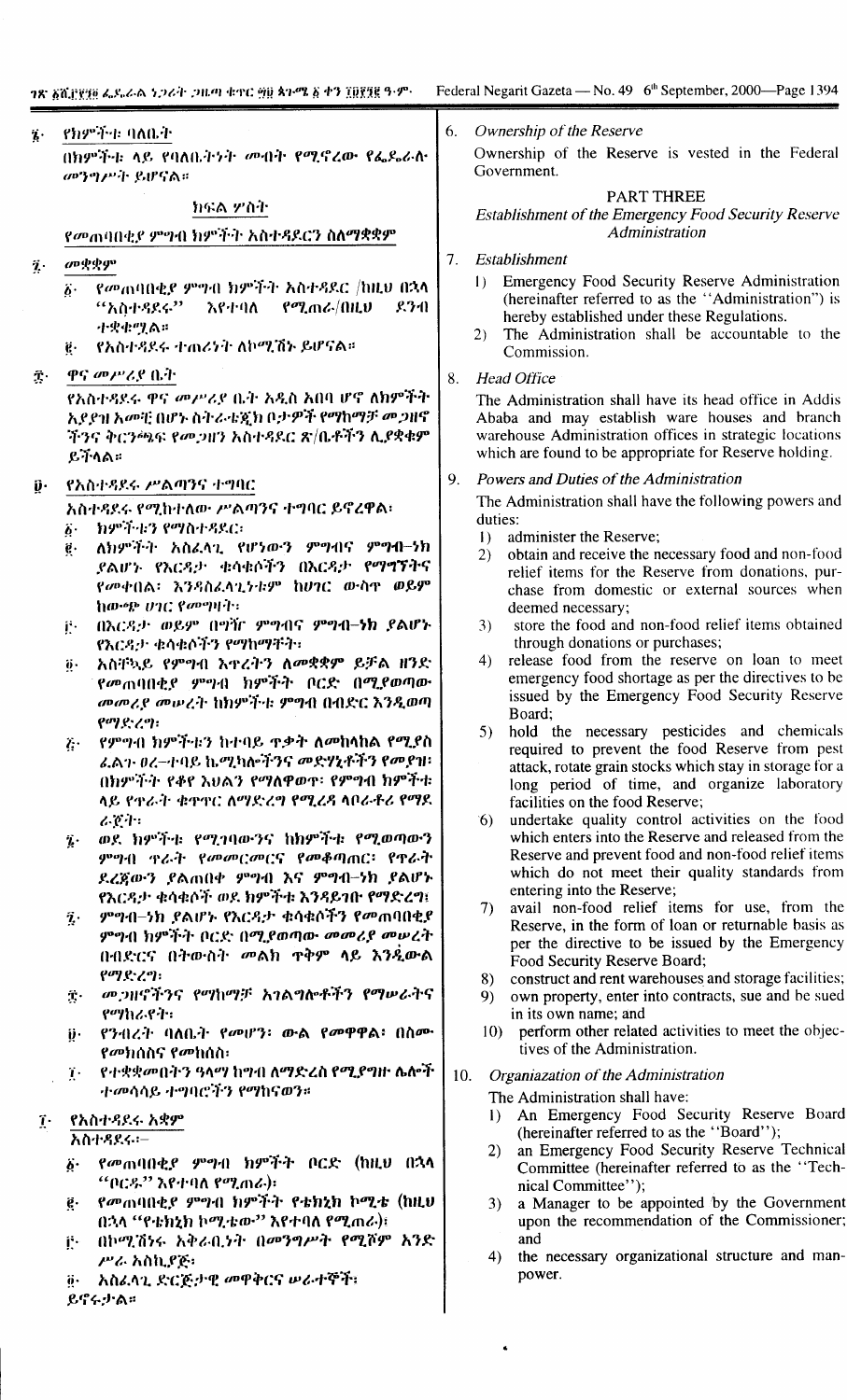# $76 -$ የቦርዱ አባላት

ቦርዱ በኮሚሽነሩ ሰብሳቢነት የሚመራ ሆኖ አግባብ ካላቸው የመንግሥት ተቋሞች በመንግሥት የሚሰየሙ አባላት ይኖሩታል።

 $\tilde{\mathbf{f}}$ . የቦርዱ ሥልጣንና ተግባር

ቦርዱ የሚከተሉት ሥልጣንና ተግባራት ይኖሩታል፤

- ከክምችቱ ጋር የተያያዙ የፖሊሲ ሃሳቦችን የማመ  $b -$ ንጨት፡ ለመንግሥት የማቅረብና ሲፀድቁም ተግባራዊ ንታቸውን የመኪታተል፡
- ክምችቱን ለማሳደግና ደህንነቱን ለመንከባከብ የሚደ  $\ddot{e}$ ስችሉ ጉዳዮች ላይ የመወሰን፣
- ji. ምግብና ምግብ–ነክ ያልሆኑ የእርዳታ ቁሳቁሶች በብድር ወይም በትውስት እንዲሰጡ የመወሰን፤
- በየጊዜው በብድር ወይም በትውስት የተሰጠው ምግብና  $\ddot{\theta}$ ምግብ-ነክ ያልሆኑ የእርዳታ ቁሳቁሶች በወቅቱ መመለ ሳቸውን የማረጋገጥ፡
- $\ddot{c}$ . አስተዳደሩ ከሚኖረው ክምችት ውስዋ በማንኛውም ጊዜ በክምችትንት ሊኖር የሚገባውን አነስተኛ መጠን የመወሰን:
- በማንኛውም ጊዜ በክምችት ሊኖር ከሚገባው አነስተኛ ÿ. መጠን ላይ በብድር ወይም በትውስት ወዋቶ ሊሰዋ የሚያስፌልግበት ひふか ሲያጋዋም እንዲሰጥ የመወሰን:
- ከላይ ከተጠቀሱ ሥራዎች ጋር በተደየዙ ጉዳዮች ላይ  $\ddot{\mathbf{z}}$  . መመሪያ የማውጣት።

### ïβ· የቦርዱ ስብሰባ

- ቦርዱ በየሶስት ወር ቢያንስ አንድ መደበኛ ስብሰባ  $\ddot{\bm{\delta}}$  . ይኖረዋል፡ እንዳስፌላጊነቱም በማናቸውም  $2.H$ አስቸኳይ ስብሰባዎች ሊኖሩት ይችላል።
- የቦርዱ መደበኛ ስብሰባ የሚጠራው በሰብሳቢው ሲሆን ġ. አስቸኳይና ልዩ ስብሰባ ግን በሰብሳቢው ወይም ሁለትና ከሁለት በላይ የቦርዱ አባላት በሚያቀርቡት ዋያቄ መሥረት ሊጠራ ይችላል።
- ክአባላቱ ከማማሽ በላይ ከተገኙ ምልዓተ ጉባኤ j٠. ይሆናል።
- የቦርዱ ውሳኔ የሚተላለፈው በስብሰባው ላይ በተገኙ  $\ddot{\mathbf{0}}$ . አባላት ድምጽ ብልጫ ይሆናል፣ ድምጹ እኩል ለእኩል ከተከሬለ ግን ሰብሳቢው ወሳኝ ድምጽ ይኖረዋል።
- $\ddot{a}$ . ቦርዱ የራሱን የስብሰባ ሥነ ሥርዓት የሚመለከት ውስጠ ደንብ ሊደወጣ ይችላል።

### $\overline{10}$ . የቴክኒክ ኮሚቴው አባላት

የቴክኒክ ኮሚቴው በእስተዳደሩ ሥራ አስኪያጅ ሰብሳቢነት የሚመራ ሆኖ አግባብነት ካላቸው የመንግሥት ተቋማት፡ የውጨ እርዳታ ሰጪ ድርጅቶችና መንግሥታዊ ካልሆኑ ድርጅቶች በቦርዱ የሚሰየሙ አባላት ይኖሩታል።

#### Të. የቴክሂክ ኮሚቴው ሥልጣንና ተግባር

የቴክኒክ ኮሚቴው የሚከተሉት ሥልጣንና ተግባራት ይኖሩታል:

- ለአስቸኳይ የምግብ እጥረት መቋቋሚያ እንዲሆን ለአስ  $\ddot{b}$ . ተዳደሩ የሚቀርቡ የእህል ብድር ዋያቄዎችን በመመ ር*መ*ር የውሳኔ ሃሳብ በአስተዳደሩ በኩል ለቦር*ጹ* ማቅረብ፡
- $\ddot{\mathbf{g}}\cdot$ ክምችቱን ለማሳደግ በሚቻልበት መንገድ አስተዳ ደሩን ማማከር፡
- በብድር የሚሰጠውን የምግብ ክምችት መጠን፡ በብድር i٠. የተሰጠው ምግብ በወቅቱ ስለሚ*መ*ለስበትና በክምችት ላይ ለረሻርም ጊዜ የቆየ እህል በአዲስ የሚቀየርበትን *ሁኔታ በሚመ*ለከት ለአስተዳደሩ ምክር መስጠት፡

#### $11.$ Members of the Board

The Board shall be chaired by the Commissioner and shall have members to be designated by the Government from appropriate Goverment institutions.

### $12.$ Powers and Duties of the Board

The Board shall have the following powers and duties:

- generate and recommend policy ideas related to the  $\mathbf{D}$ Reserve for approval of the Government, and follow-up their implementation upon approval;
- decide on issues related to the build-up and safe  $2)$ maintenance of the Reserve:
- $3)$ decide the provision of food and non-food relief items from the Reserve on loan or returnable basis:
- $4)$ assure that the food and non-food relief items provided on loan or returnable basis from time to time are returned back timely;
- decide the minimum level of stock that should be  $5)$ available in the Reserve at any time from the stock maintained by the Administration;
- decide the release of food and non-food relief items 6) on loan or returnable basis from the minimum level of stock that should be available all the time in the Reserve when it is found necessary; and
- 7) issue directives related to the above mentioned subjects.

### 13. Meetings of the Board

- The Board shall have at least one regular meeting  $\mathbf{D}$ every three months; provided, however, that the Board may convene urgent meetings at any time.
- $2)$ The Board's regular meetings shall be called by the chairman of the Board, while urgent and extraordinary meetings may be convened at the request of the Board chairman or two or more members of the Board.
- $3)$ There shall be a quorum where more than half of the members are present at a meeting of the Board.
- $4)$ Decisions of the Board shall be made by a majority vote and in case of a tie, the chairman shall have a casting vote.
- The Board may draw up its own rules of procedure.  $5)$

# $14.$ Members of the Technical Committee

The Technical Committee shall be chaired by the Manager of the Administration and shall have members to be designated by the Board from appropriate government Agencies, foreign donor organizations, and Non-Governmental Organizations.

## $15.$ Powers and Duties of the Technical Committee

The Technical Committee shall have the following powers and duties:

- review food loan requests, submitted to the admin- $\mathbf{I}$ sitration, to meet emergency food shortages and forward its recommendations to the decision of the Board through the Administration;
- advise the Administration on ways of building up  $(2)$ of the Reserve;
- advise the Administration on the quantity of food to  $3)$ be given on loan from the Reserve, on ways of timely recovery of food provided on loan, and rotating food stocks which stay in storage for a long period of time;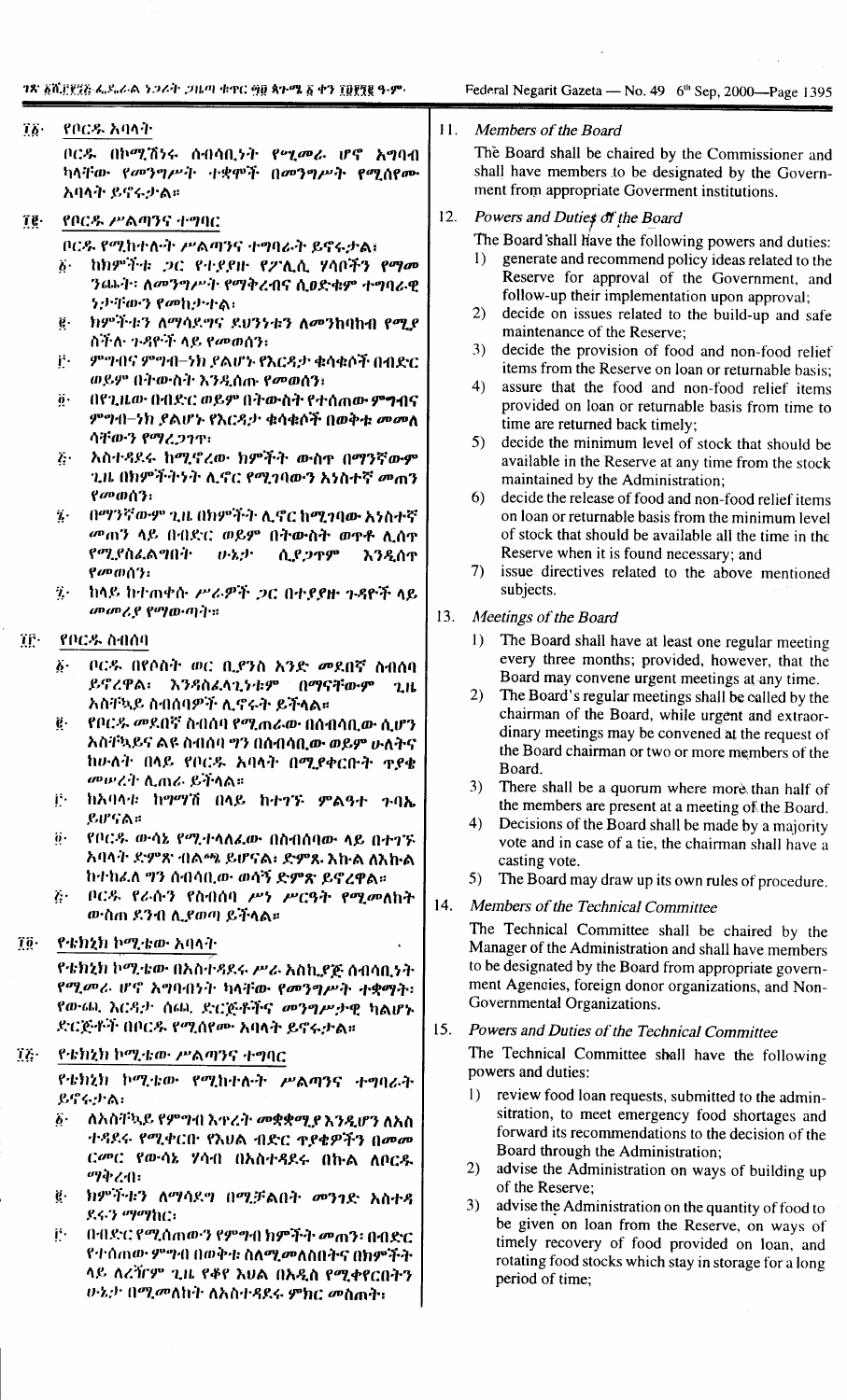- በርዱ በሚያወጣው መመሪያ መሠረት አስቸኳይ  $\ddot{\mathbf{0}}$  . የምግብ እ**ተረትን ለ**መቋቋም እንዲቻል ምግብ ከክምችቱ በብድር እንዲሰዋ መፍቀድ፤
- ቦርዱ በሚያወጣው መመሪያ መሠረት በድንገት  $\ddot{b}$ የሚከሰቱ አደ*ጋዎችን ለመ*ቋቋም እንዲቻል ምግብ–ነክ ያልሆኑ የእርዳታ ቁሳቁሶች በብድር ወይም በትውስት መልክ ከክምችቱ ወዋቶ እንዲሰዋ መፍቀድ፤ ፡
- ምግብ–ንክ ያልሆኑ የእርዳታ ቁሳቁሶችን ክምችት አስተ  $\ddot{\mathbf{z}}$  . ዳደር፡ አደደዝና አሐቃቀም በሚመለከት ለአስተዳደሩ ምክር መስጠት፡
- ምግብ-ነክ ያልሆኑ የእርዳታ ቁሳቁሶች ክምችቱን  $\ddot{\mathbf{z}}$  . ዓይነት፡ መጠንና ደረጃ በሚመለከት በአስተዳደሩ በከ·ል ለቦርዱ የውሳኔ ሃሳብ ማቅረብ፣
- ምግብ–ነክ ያልሆነውን ክምችት አወጣዋ/አጠቃቀም/፡  $\hat{\mathbf{T}}$ . **ጥቅም ላይ የዋለውን ክምችት መልሶ ለመተካት የሚኖ** ረውን ሥርዓት ለመዘርጋትና ለማሻሻል የሚረዱ ሀሳቦችን አ**ዋንቶ በአስተ**ዳደሩ በኩል ለቦር*ዱ* ውሳኔ ማቅረብ፡ እና
- ሌሎች ቴክኒክ ነክ ጉዳዮችን በተመለከተ በራሱ አነሳ íj٠ ሽነት ወይም ከአስተዳደሩ ዋያቄ ሲቀርብለት ምክር መስጠት።

# ፲፯· የቴክኒክ ኮሚቴው ስብሰባ

- የቴክኔክ ኮሚቴው ሰብሳቢው በሚያቀርበው ዋሪ  $\ddot{b}$ . *መሠረት ይ*ሰበሰባል።
- አስቸኳይ ስብሰባ ግን በሰብሳቢው ወይም ከግማሽ በላይ ĝ. የኮሚቴው አባላት በሚያቀርቡት ዋያቄ መሠረት ሊጠራ ይችላል።
- ከቴክኒክ ኮሚቴው አባላት ከማማሽ በላይ የሚሆኑት ŕ٠ በስብሰባ ላይ ከተገኙ ምልዓተ-ጉባኤ ይሆናል።
- የቴክኒክ ኮሚቴው ውሳኔ የሚተላለፌው በስብሰባው ላይ  $\ddot{\boldsymbol{\theta}}$ . በተገኙ አባላት ድምጽ ብልጫ ይሆናል፤ ድምጹ እኩል ከተከፈለ ግን ሰባሳቢው ወሳኝ ድምጽ ይኖረዋል።

#### የሥራ አስኪያጁ ሥልጣንና ተግባር ĩį

ሥራ አስኪያጅ ተግባራት የ*ሚ*ከተሉት ሥልጣንና ይኖሩታል፡

- ሥራ አስኪያጇ የአስተዳደሩ ዋና ሥራ አስፈጻሚ ሆኖ፤  $\vec{b}$ . ቦርዱ በሚሰጠው አጠቃላይ መመሪያ መሠረት የአስቷ ዳደሩን ሥራዎች ይመራል፡ ያስተዳድራል፤
- በዚህ አንቀጽ፡ ንውስ አንቀጽ  $(\tilde{g})$  ላይ የተመለከተው  $\ddot{\mathbf{e}}$ . አጠቃላይ እነጋገር እንደተጠበቀ ሆኖ፣ ሥራ አስኪያጁ፡
	- በዚህ ደንብ በአንቀጽ ፱ የተመለከተውን የአስተ  $\boldsymbol{v}$ ዳደሩን ሥልጣንና ተግባር ሥራ ላይ ያውላል፤..
	- አስተዳደሩን ደደራጃል፤ በፌዴራል ሲቪል  $\Lambda$ ሰርቪስ ሕግና ደንብ መሠረት ሠራተኞችን ይቀዋራል፡ ያስተዳድራል፡
	- ሐ) እያንዳንዱ የበጀት ዓመት ከመጀመሩ ከሦስት ወር በፊት የአስተዳደሩን ዓመታዊ በጀትና የሥራ ዕቅድ በማዘጋጀት ለቦርዱ አቅርቦ በማስ ወሰን በኮሚሽኑ አማካኝነት ለመንግሥት *የቀርባል፡*
	- $\omega$ ለአስተዳደሩ በተፈቀደው በጀትና የሥራ ዕቅድ መሠረት ገንዘብ ወጪ ያደርጋል፤
	- $\bm{\nu})$ ተጠሪነታቸው ለራሱ የሆኑትን የአስተደደሩን የሥራ ኃላፊዎች በመምረዋ ለቦርዱ አቅርቦ .የሾማል፡
	- ቦርዱ በሚያወጣው መመሪያ መሠረት ከክምችቱ  $\mathcal{L}$ ምግብ በብድር፡ ምግብ-ነክ ያልሆኑ የእርዳታ ቁሳቁሶችን ደግሞ በብድር ወይም በትውስት ይሰጣል፣
- decide the provision of food from the Reserve on  $4)$ loan to meet emergency food shortage as per the directive to be issued by the Board;
- decide the provision of non-food relief items from  $5)$ the reserve on loan or returnable basis to withstand fast-onset-disasters as per the directive to be issued by the Board:
- advise the Administration on issues related to the  $6)$ management, handling, and usage of the non-food relief items:
- forward recommendations to the decision of the  $7)$ Board on the type, size, stock mix, and standards of non-food relief items Reserve, through the Administration;
- study and forward recommendations to the de-8) cision of the Board to establish and improve procedures for the release/usage, and replenishment of non-food relief items released from the Reserve for use, through the Administration;
- $9)$ proivde advise to the Administration on other technical issues on its own initiative or when requested by the Administration.

#### 16. Meetings of the Technical Committee

- The Technical Committee shall be convened at the  $\mathbf{D}$ call of the chairman.
- Extraordinary meeting may be convened at the call  $2)$ of the Manager or upon the request of more than half of the Technical Committee members.
- $3)$ There shall be a quorum where more than half of the members are present at a meeting of the **Technical Committee.**
- $4)$ Decisions of the Technical Committee shall be made by a majority vote, and in case of a tie, the chairman shall have a casting vote.

#### 17. Powers and duties of the Manager

The Manager shall have the following powers and duties:

- The Manager shall be the Chief executive of the  $1)$ Administration and shall, subject to the general directives of the Board, direct and administer the activities of the Administration.
- $(2)$ Without limiting the generality stated under Sub-Article (1) of this Article, the Manager shall:
	- exercise the powers and duties of the Ad- $(a)$ ministration specified in Article 9 of these Regulations;
	- organize the administration, employ and  $(b)$ administer employees of the Administration in accordance with the rules and regulations of the Federal Civil Service;
	- $(c)$ prepare the annual budget and work programme/plan of the Administration three months before the beginning of each budget year and submit, to the Government through the Commission upon the approval of the Board;
	- (d) effect expenditure in accordance with the approved budget and work plan of the Administration:
	- select officials directly responsible to him  $(e)$ and forward them for appointment to the Board;
	- $(f)$ based on the directive to be issued by the Board, provide food on loan and non-food relief items on loan or returnable basis from the Reserve;